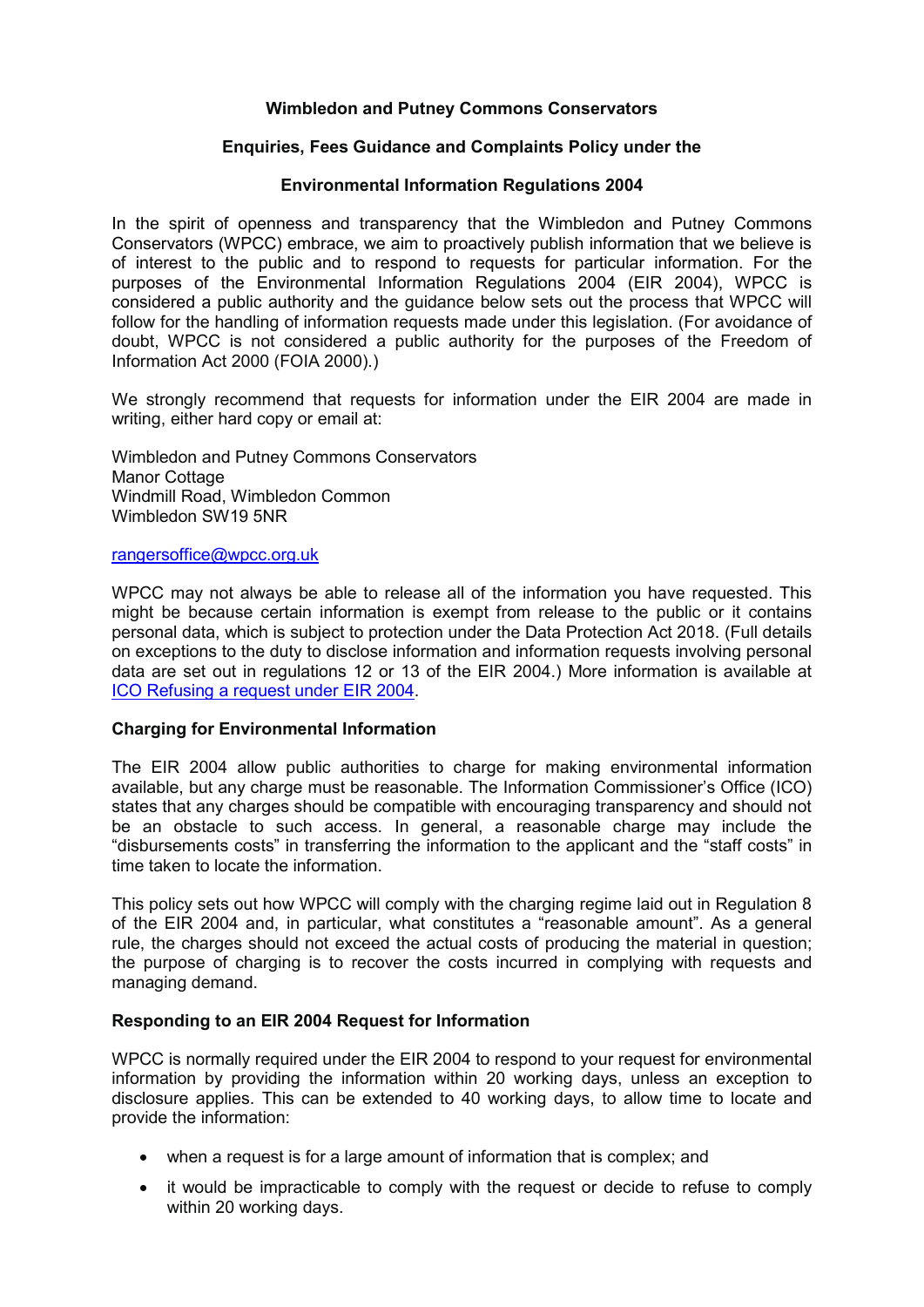# **Schedule of Charges**

There are two broad types of costs for which a public authority can charge and public authorities must have a published schedule of charges in order to be able to charge applicants for environmental information. The following rates apply for EIR requests from WPCC:

- "preparation costs" of staff time, including overhead costs, incurred when preparing information to be supplied in response to a specific request. This includes time spent locating, retrieving and extracting the information from a document containing it and including the time taken to summarise information, or to edit information. These costs are £35.00 for the hourly rate for calculating the value of staff time;
- "disbursement costs" covering the costs associated with communicating the information to you, eg of printing out or photocopying the information, or transferring the information to whatever format is requested, and of sending it to you. These detailed costs are set out at Appendix 1 – Schedule of Charges.

There is no charge for certain information:

- environmental information available from our website;
- inspection of public registers or examination of information at WPCC's offices.

### **Processing Charges**

If a decision to issue a charge is made, a **Fees Notice** letter will be sent to the requestor within 20 working days from receipt of the information request, informing them that a fee is payable and how to make the payment. However, the time which passes from the day we issue a Fees Notice to the day we receive your payment is not counted towards the 20 working days to comply with your request for information.

Payment will be required in advance of disclosure. The fee charged should be based on an estimated cost calculated by a senior member of WPCC. The remaining number of working days in which to fulfil your request is therefore calculated from the first working day after we receive your payment.

Requestors will have 60 days for payment to reach WPCC and the Fees Notice letter will specify the 60 day deadline date. If payment is not received, a reminder communication from WPCC will be issued, 30 days after the original fees notice, reiterating the deadline date. If payment is still not made within the 60 day period, it will be assumed that the information is no longer required and WPCC is not obliged to proceed with the request and it will be deemed to have lapsed.

Payment can be made by cheque/postal order made payable to WPCC, and posted to:

The Ranger's Office Windmill Road **Wimbledon** SW19 5NR

### **Review of Costs**

WPCC reserves the right to keep under review the rates of calculating our costs. We will endeavour to keep our costs reasonable, in order to assist public access to information in accordance with the spirit of the EIRs.

### **More Information on EIR 2004**

For more information, read [The Guide to the Environmental Information Regulations](https://www.pdpjournals.com/docs/88521.pdf)